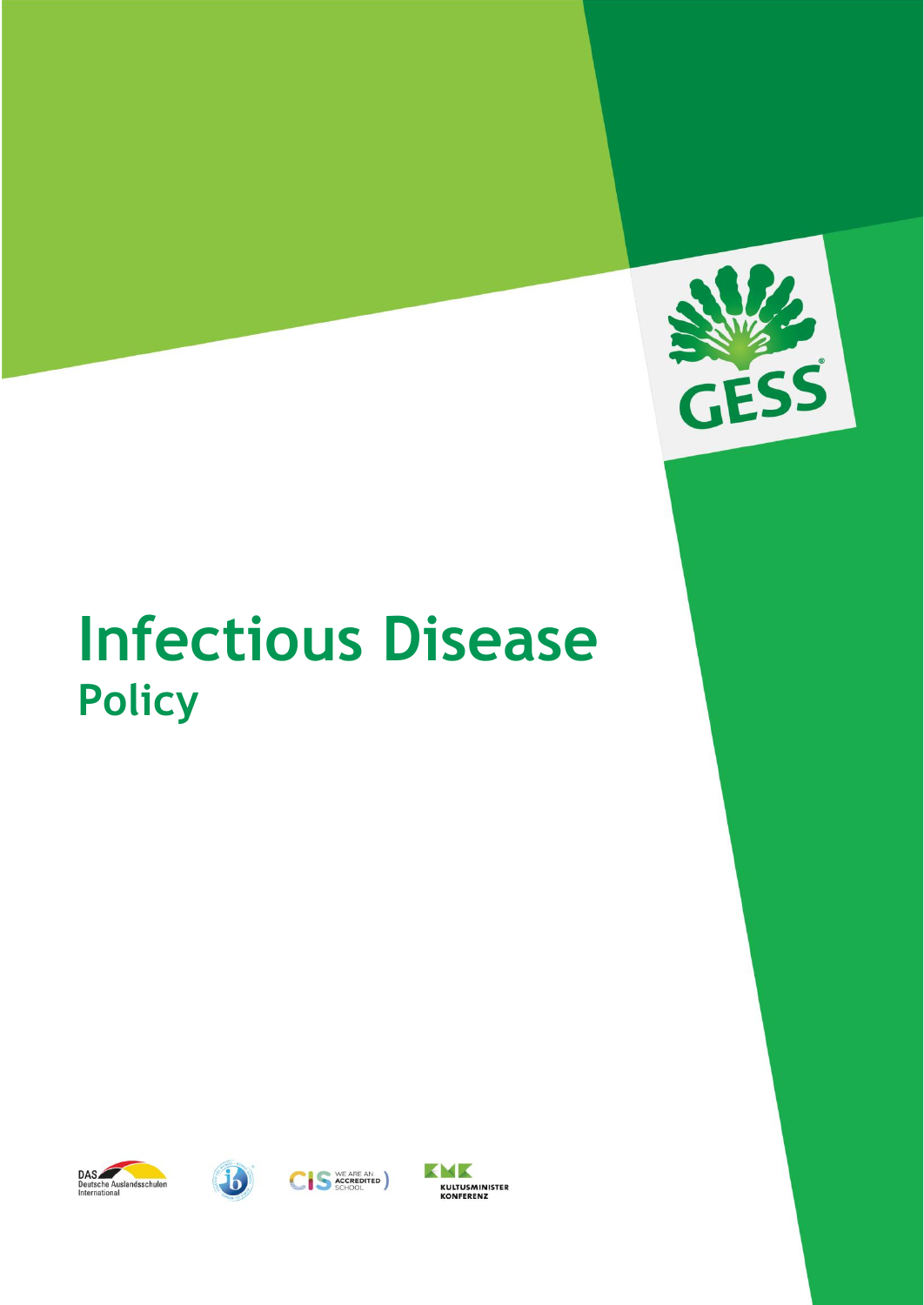

### **Revision History**

| Version | Date       | Author/Owner                                                                                  | Summary of change                                                                                      |
|---------|------------|-----------------------------------------------------------------------------------------------|--------------------------------------------------------------------------------------------------------|
| V1.0    | 2017-11-01 | First Aid Department (<br><b>Operations Manager)</b>                                          | <b>First Version</b>                                                                                   |
| V2.0    | 2020-12-14 | First Aid Department (<br><b>Operations Manager)</b>                                          | Updated to the new template on<br>2020-11-04<br>by the compliance<br>Reviewed<br>Manager on 2020-11-09 |
|         |            |                                                                                               | Approved by the SDSC on 2020-12-<br>10                                                                 |
|         |            |                                                                                               | Approved by the Board on 2020-12-<br>04                                                                |
| V3.0    | 2022-03-28 | First Aid Department (<br>Operations Manager) in<br>consultation with the<br>Pandemic Manager | Review cycle - Updated to include<br>all Infectious diseases                                           |
|         |            |                                                                                               | Approved by the SDSC on 2022-03-<br>10                                                                 |
|         |            |                                                                                               | by the Board<br>Approved<br>οf<br>Governors on 2022-03-28                                              |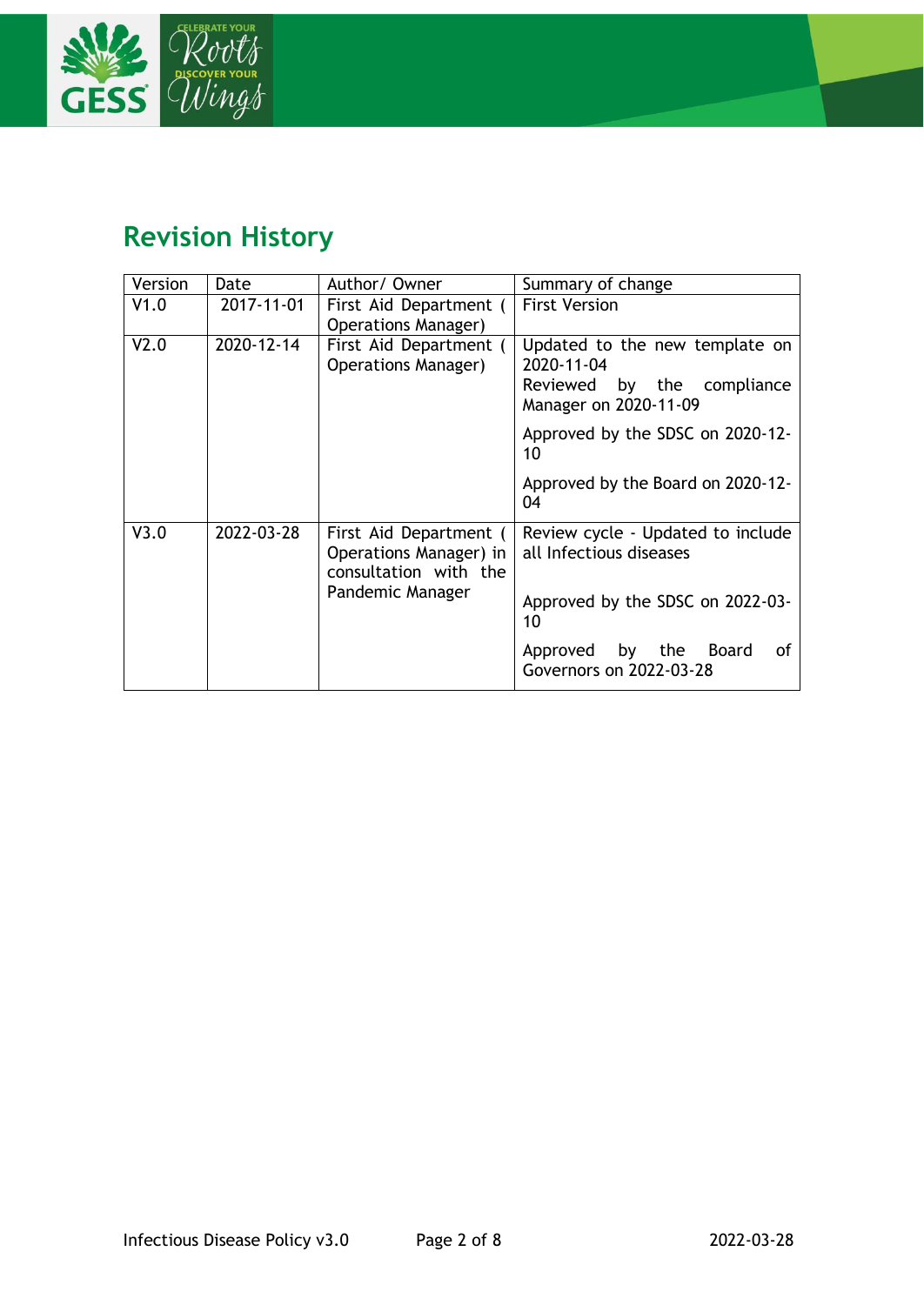

## **Table of Contents**

| $\mathbf 1$ | Introduction / Purpose                                      | 4              |
|-------------|-------------------------------------------------------------|----------------|
| 2           | Scope / Applicability                                       | 4              |
|             | Policy                                                      | $\overline{4}$ |
|             | 3.1 Responsibilities of the School and First Aid Department | 5              |
|             | 3.2 Responsibilities of Parents                             | 5              |
| 4           | Definition                                                  | 6              |
| 5           | Policy authority                                            | 7              |
| 6           | Related policies/references/processes                       | 8              |
|             |                                                             |                |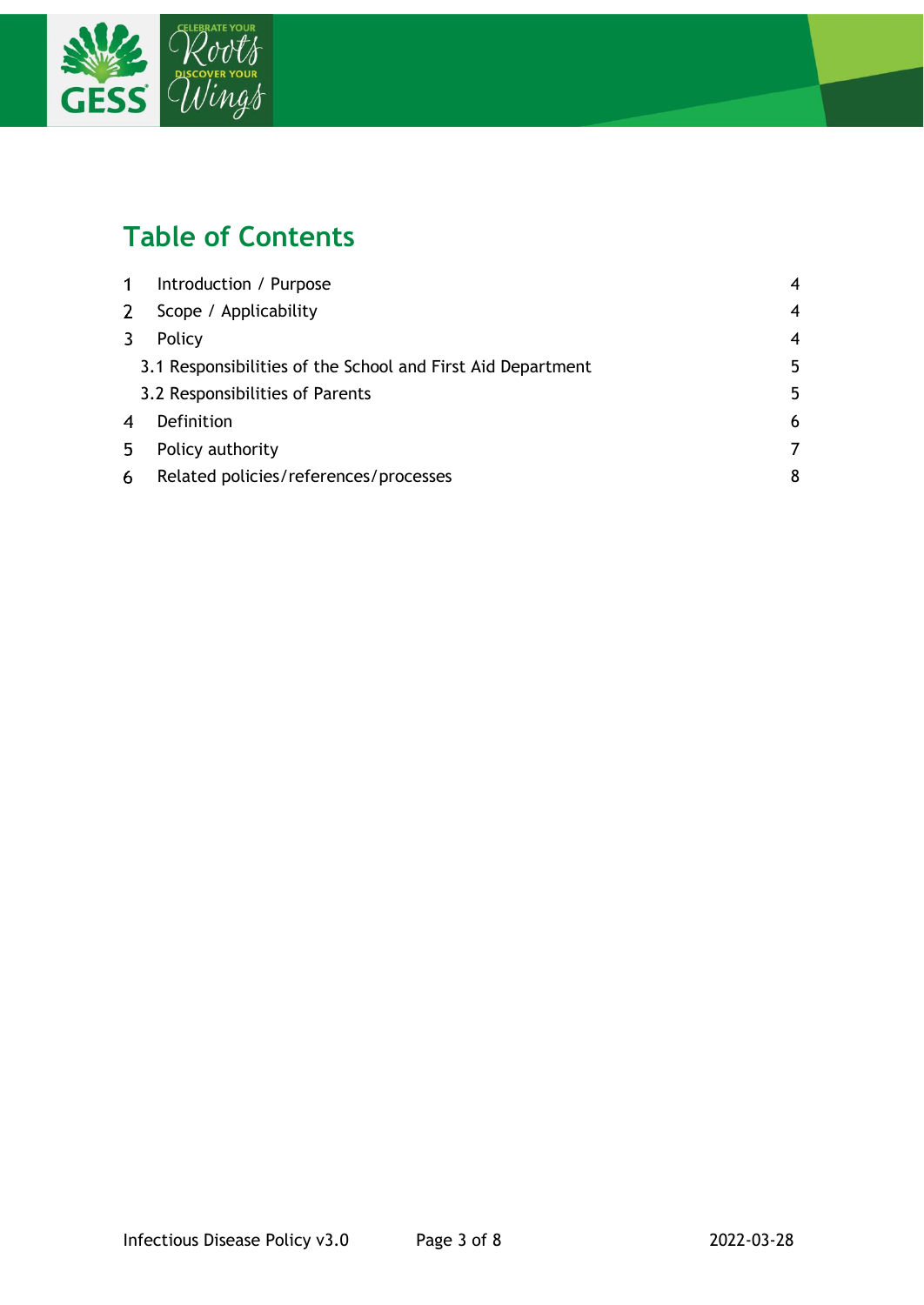

#### <span id="page-3-0"></span>**Introduction / Purpose**  $\mathbf 1$

It is GESS's main priority to safeguard the welling of our students, staff members, and the school community. GESS will take proactive steps in the presence of any infectious disease within the school community or, if necessary, nationally or globally. Our goal is to minimise the spread of infection to ensure that all essential services are continuously provided and that students, staff members, and the school community are safe within the school during any such period.

This policy is in place to prevent an outbreak of any infectious disease in our school community. It outlines the strategies and actions that GESS is required to prevent the transmission of an infectious disease or control transmission of infectious diseases when a case/s is identified.

### <span id="page-3-1"></span>**Scope / Applicability**

This policy sets out the responsibilities in responding to infectious diseases and applies to all staff, students, and parents.

### <span id="page-3-2"></span>**3 Policy**

The success of dealing with infectious disease outbreaks depends upon early recognition and prompt action, which requires effective communication between the school community and GESS.

The school closely monitors the following infectious diseases:

- Chickenpox
- Hand Foot and Mouth
- Fifth Disease
- Viral gastroenteritis (Stomach flu, caused by Norovirus)
- Head Lice
- Mumps
- Measles
- Rubella
- Diphtheria
- Poliomyelitis
- Meningitis
- Tuberculosis
- Other (as determined by the First Aid Department in consultation with the school management)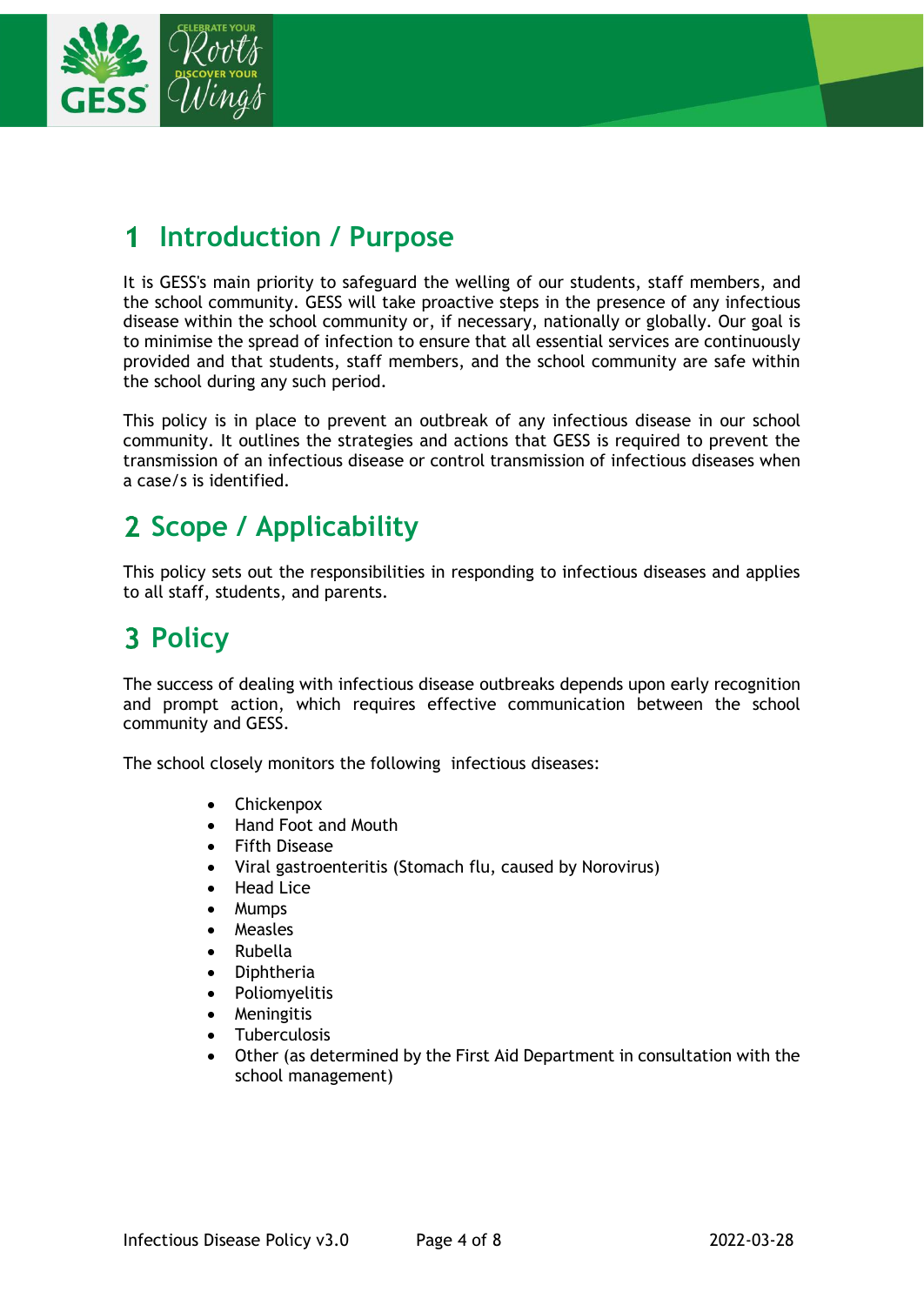

### <span id="page-4-0"></span>3.1 Responsibilities of the School and First Aid Department

- Closely monitor all related advisories or guidelines from the Ministry of Health or any other relevant authorities in case of a national or globally infectious disease outbreak
- Clearly communicate the procedures in case of an infectious disease outbreak
- To liaise and, if necessary, report cases to the Ministry of Health (MOH) of infectious diseases based on MOH guidelines.
- To inform students, staff members, and the school community of the Importance of personal hygiene during an infectious disease outbreak and to encourage students to cover their mouth and nose when coughing or wear masks where necessary. Dispose of tissues soiled with nose/throat discharges properly, frequent hand washing and good personal hygiene. Do not share eating utensils, food, or drinks.
- The first aid department will instruct cleaners to clean the classroom thoroughly in case of an infectious disease outbreak. Toys or appliances that nasal or oral secretions might contaminate must be cleaned with germicide. Carpets should be taken out to be cleaned. The first aid department officer will also be responsible for informing the bus department, CCA, music, canteen, and other departments, as necessary.
- In case of a confirmed HFMD or chickenpox, the first aid officer will check all siblings in school and the child's classmates every morning for 7 Days.
- During a global pandemic, GESS will appoint a dedicated crisis management team (including a pandemic manager) who will be responsible for:
	- $\triangleright$  Maintain effective communication with the school community
	- $\triangleright$  Develop and maintain a medical surveillance plan (Action Matrix) based on national guidelines.
	- $\triangleright$  Set up temperature screening and isolation room where necessary and advised by MOH.
	- ➢ Ensure a sufficient stockpile of masks available in case of an outbreak
	- $\triangleright$  Coordinating the implementation of safe management measures (SMM) which are based on national guidelines or advisories from respective Singaporean authorities.
	- ➢ Ensure students and teachers adhere to the school set SMM.
- GESS is not expected to provide expert advice or treat students, which is the role of medical practitioners and health authorities.

#### <span id="page-4-1"></span>3.2 Responsibilities of Parents

• A student with any of the mentioned infectious diseases must stay at home until a medical practitioner determines the condition is non-infectious (a medical certificate is required). Students with typical symptoms must be sent home and checked by a medical practitioner.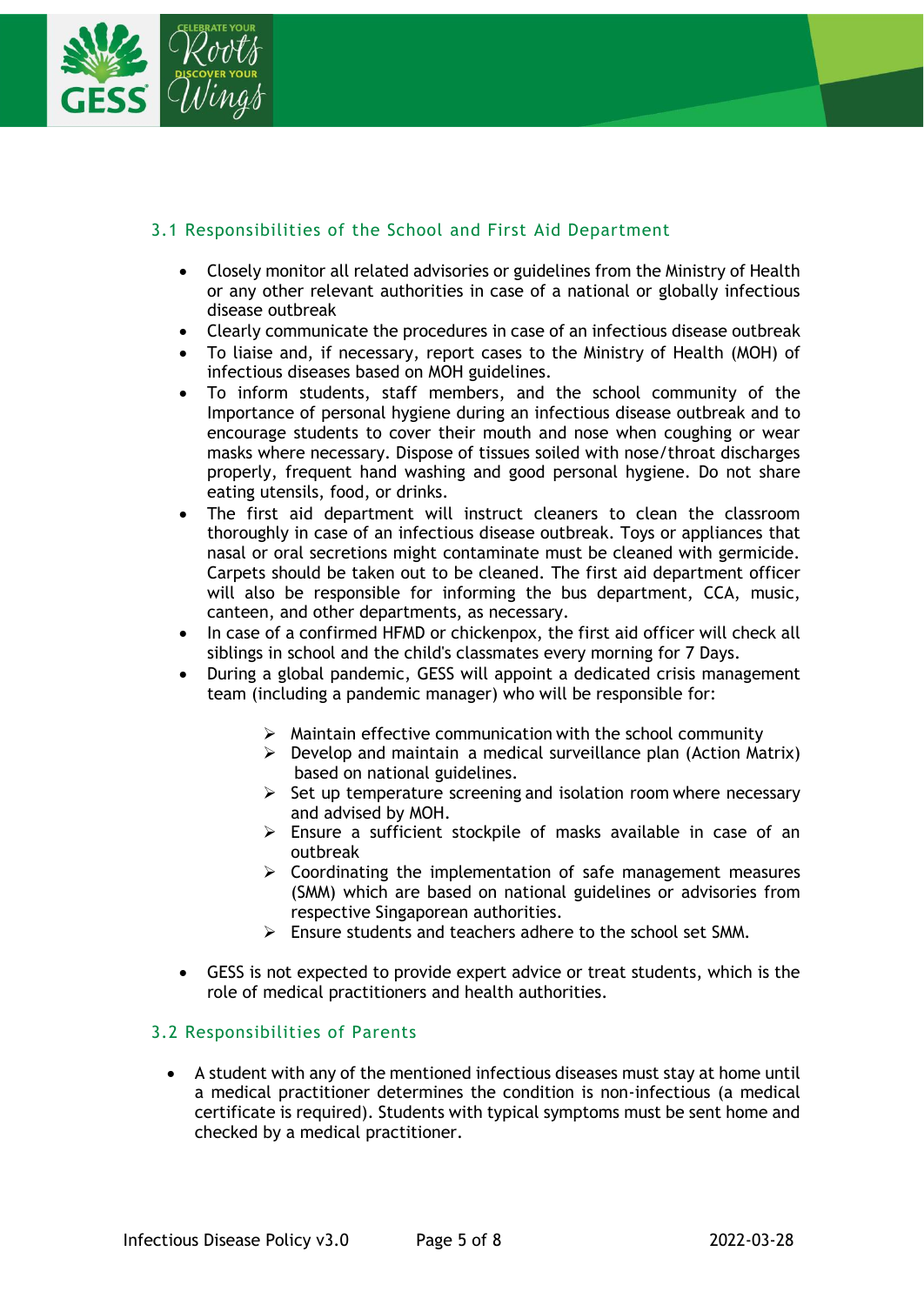

- Parents who have diagnosed their child with any of the mentioned infectious diseases at home must immediately inform the school. The school will inform the parents of the child's classmates by sending out the parent information via email. Students should avoid contact with other children until they have fully recovered.
- Parents have to follow the published procedures when students are unwell, which will be available on the [Parent Portal.](https://www.gess.sg/en/parent-portal/)
- Parents have to adhere to all instructions from the school regarding temperature taking, children's attendance, or any other SMM of the school in case of an infectious disease outbreak or pandemic.

### <span id="page-5-0"></span>**Definition**

**Hand, foot, and mouth disease** (HFMD) is a common childhood illness. A person with HFMD often has the following symptoms: fever, poor appetite, malaise, sore throat, and the appearance of small blistering sores in the mouth, on the palms of the hands, and on the soles of the feet. The sores fade without treatment in 7 to 10 days. Since several different types of viruses can cause HFMD, people can develop the disease more than once if exposed to a different virus type. HFMD is most common in children under 10 years of age. Infection is spread from person to person through contact with nose/throat discharges or blister secret or stool of infected person. An infected person is most contagious during the first week of the illness. However, the virus can be present in the stool for 4 to 6 weeks.

**Chickenpox** is an infection caused by the varicella-zoster virus. It causes an itchy rash with small, fluid-filled blisters. The itchy blister rash caused by chickenpox infection appears 10 to 21 days after exposure to the virus and usually lasts about five to 10 days. Other signs and symptoms, which may appear one to two days before the rash, include Fever, Loss of appetite, Headache or Tiredness, and a general feeling of being unwell (malaise).

**Fifth Disease** is a viral disease that often results in a red rash on the arms, legs, and cheeks. The fifth disease begins with a low fever, headache, and mild cold-like symptoms (like a stuffy or runny nose). These symptoms pass and the illness seems to be gone until the rash appears a few days later. Kids younger than 10 are most likely to get the rash.

**Gastric Flu** (Viral gastroenteritis) is a highly contagious intestinal infection commonly known as stomach flu. Symptoms include watery diarrhoea, stomach cramps, and vomiting.

**Head Lice** are tiny insects that feed on blood from the human scalp. An infestation of head lice most often affects children and usually results from the direct transfer of lice from one person's hair to the hair of another. Common signs and symptoms of a lice infestation can include Itching, Lice on the scalp, Lice eggs (nits) on hair shafts or Sores on the scalp, neck and shoulders.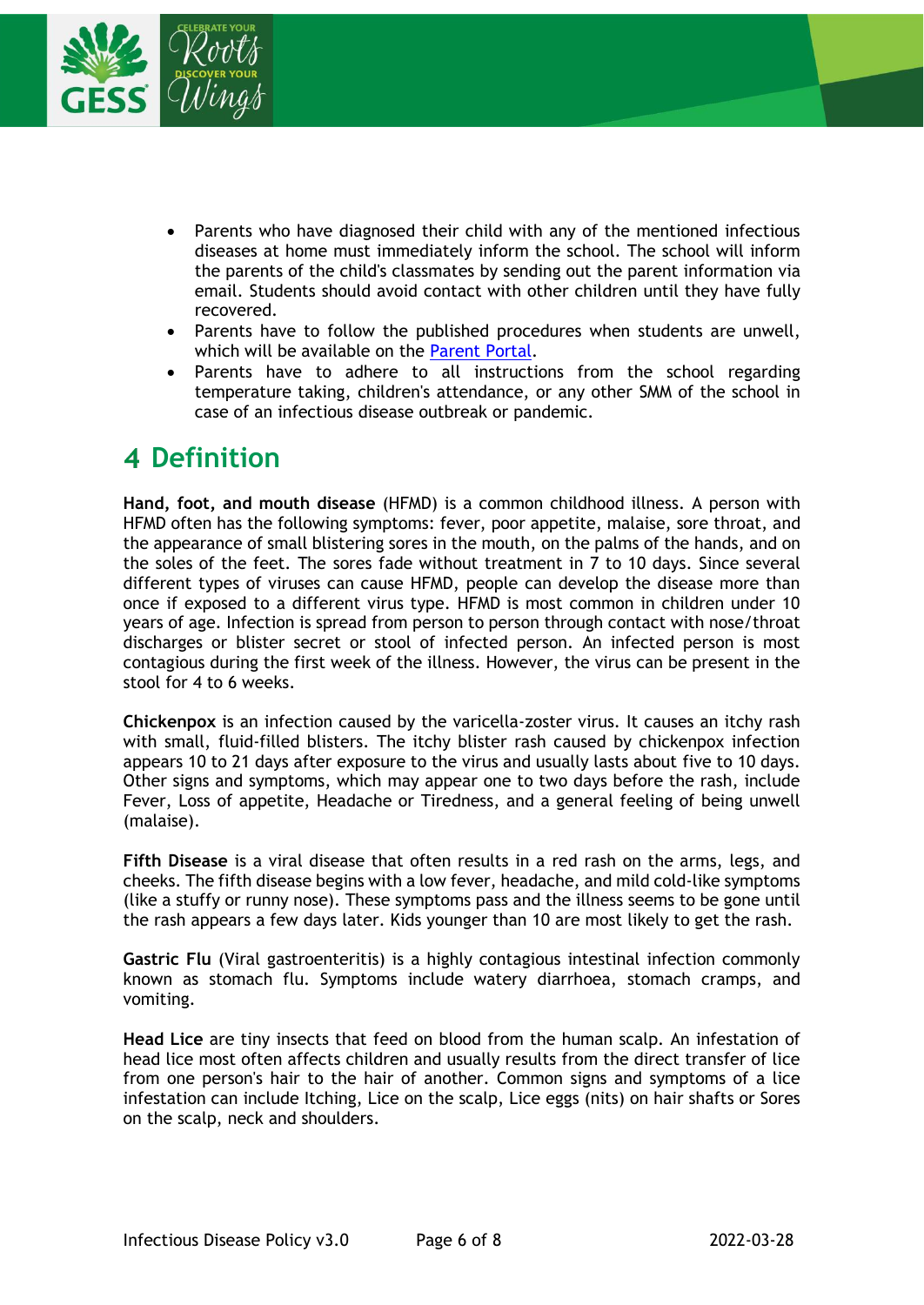

**Mumps** is a viral infection that primarily affects saliva-producing (salivary) glands that are located near your ears. Mumps can cause swelling in one or both of these glands.

**Measles** is an acute viral respiratory illness. It is characterised by a prodrome of fever and malaise, cough, coryza, and conjunctivitis -the three "C" s -, pathognomonic enanthema (Koplik spots) followed by a maculopapular rash. The rash usually appears about 14 days after a person is exposed.

**Rubella** is a contagious disease caused by a virus. Most people who get rubella usually have a mild illness, with symptoms that can include a low-grade fever, sore throat, and a rash that starts on the face and spreads to the rest of the body.

**Diphtheria** is a serious infection caused by strains of bacteria called Corynebacterium diphtheriae that make a toxin (poison). It can lead to difficulty breathing, heart failure, paralysis, and even death.

**Poliomyelitis** is a disabling and life-threatening disease caused by the poliovirus. The virus spreads from person to person and can infect a person's spinal cord, causing paralysis.

**Meningitis** is an inflammation (swelling) of the protective membranes covering the brain and spinal cord. A bacterial or viral infection of the fluid surrounding the brain and spinal cord usually causes swelling.

**Tuberculosis** is a potentially serious infectious disease that mainly affects the lungs. The bacteria that cause tuberculosis are spread from person to person through tiny droplets released into the air via coughs and sneezes.

A **pandemic** is an epidemic of an infectious disease that has spread through human populations across geographical regions globally. Pandemics occur when the general population has no or little immunity against an emerging or re-emerging pathogen. Over the centuries, infectious diseases with different modes of transmission have resulted in pandemics, including influenza (respiratory spread), cholera (water- and food-borne) and bubonic plague (vector-borne). An epidemic occurs when new cases of a certain disease in a given human population and during a given period substantially exceed what is expected based on recent experience.

### <span id="page-6-0"></span>**Policy authority**

| Policy Owner:                                                                   | First Aid Department (Operations Manager) in<br>consultation with the Pandemic Manager |
|---------------------------------------------------------------------------------|----------------------------------------------------------------------------------------|
| Implementation Body:                                                            | First Aid Department (in case of a pandemic, the<br>crisis management team)            |
| Governing school subcommittee:<br>Next required review date:<br>Final Approver: | School Development Sub Committee<br><b>March 2024</b><br><b>Board of Governors</b>     |